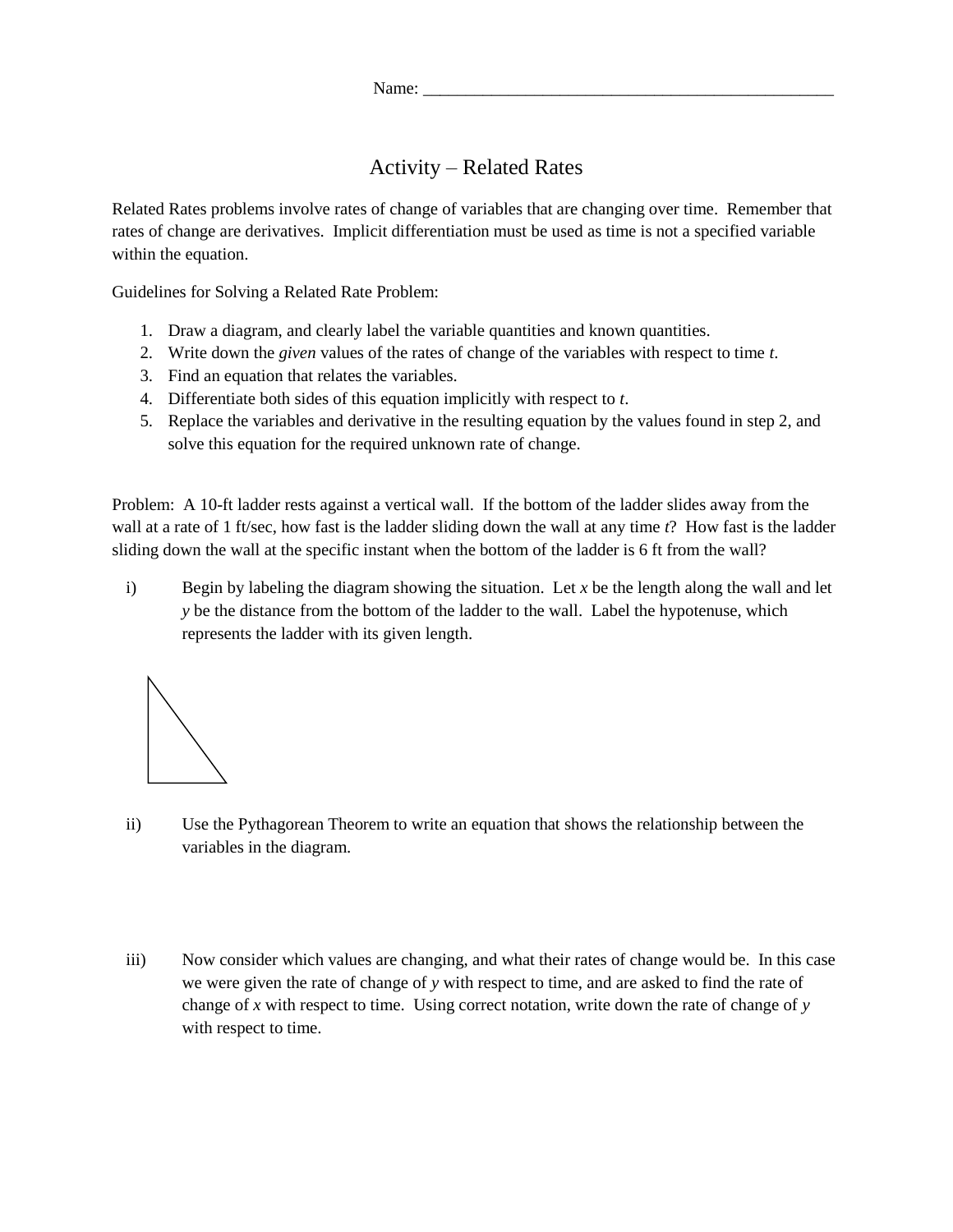- iv) Using implicit differentiation, find the derivative with respect to time of both sides of the equation in part ii.
- v) To find the rate at which the ladder is sliding down the wall at time *t*, substitute in the constant rate of change of *y* and solve for  $\frac{dx}{dt}$  $\frac{ax}{dt}$ .
- vi) How fast is the ladder sliding down the wall at the specific instant when the bottom of the ladder is 6 ft from the wall? Note: it is important to remember that the ladder is moving. Do not substitute the constant lengths that occur at this one instant in time at the beginning of the problem or all the rates of change will be zero!

Complete the following problems using the guidelines provided.

- 1. Car A is traveling west at 50 miles/hour and car B is traveling north at 60 miles/hour. Both are headed for the intersection of the two roads. At what rate is the distance between the cars changing when car A is 0.3 miles and car B is 0.2 miles from the intersection?
- 2. A man walks along a straight path at a speed of 4 feet/second. A searchlight is located on the ground 20 feet from the path and is kept focused on the man. At what rate is the search light rotating when the man is 15 feet from the point on the path closest to the searchlight?
- 3. A spotlight on the ground shines on a wall 12 meters away. If a man 2 meters tall walks from the spotlight towards the building at a speed of 1.6 meters/second, how fast is the length of his shadow on the building decreasing when he is 4 meters from the building?
- 4. Two ships leave the same port at noon. Ship A is headed due north at 18 km/hr. Ship B is headed N45<sup>°</sup>E at 20 km/hr. How fast is the distance between the ships changing at 12:30 pm? (Hint: a trigonometric law will be needed.)